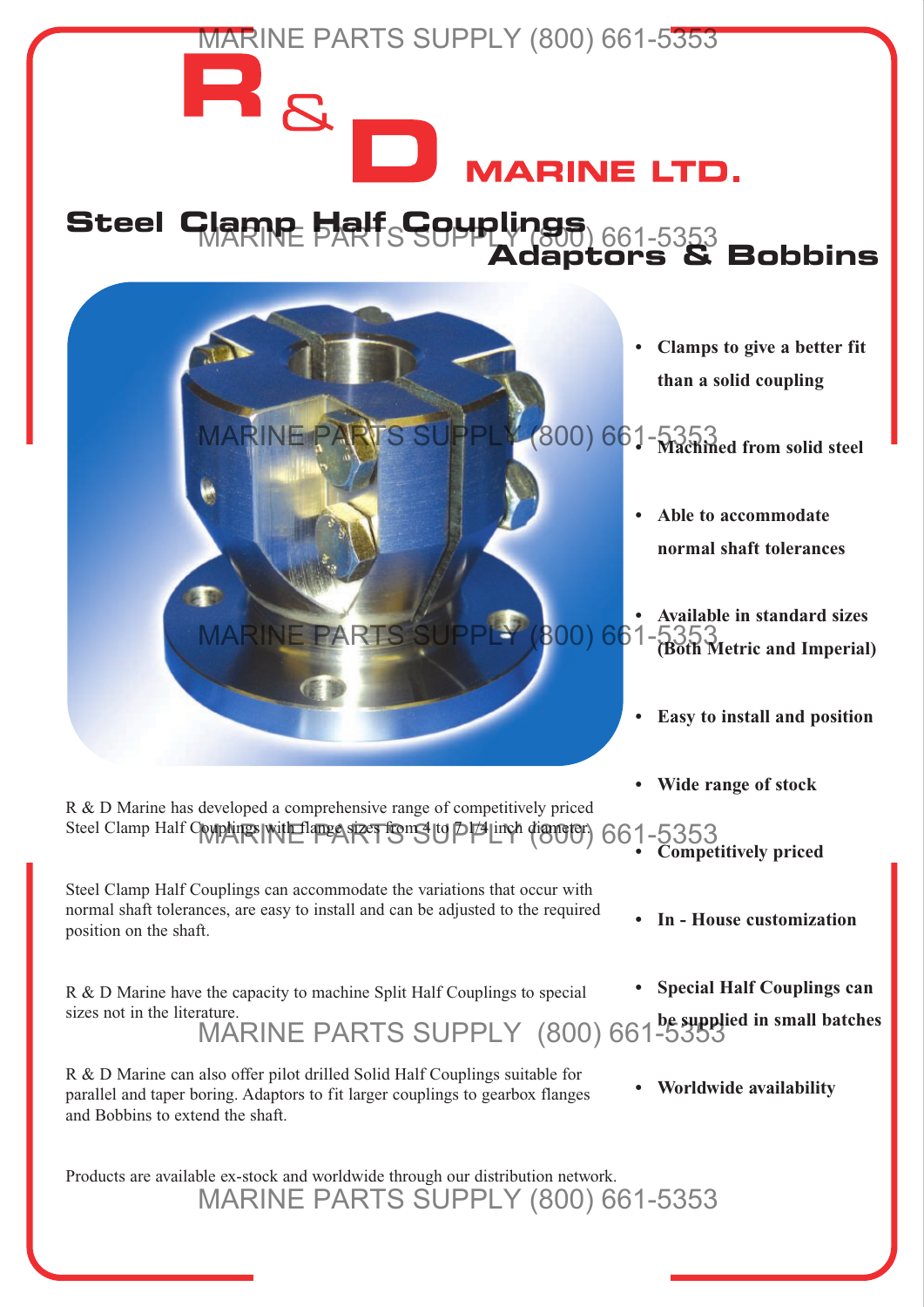



**e**



Ő C **Supplied with Shaft Clamp Bolts and Nuts**

**Imperial Sizes** Keyways to BS46: Part 1 Square

**Metric Sizes**

Keyways to BS4235: Part 1 Rectangular

## Shaded area d**esignates Panye of AoPesTcSer&U**PPLYnit**(&Measurement: Black**Millimetres Red Inches

|         |                                                              | <b>Imperial Bore Diameters (Inch)</b> |                         |              |                                   |                       |             |      |          |      |          | <b>Coupling Dimensions</b> |                                |                         |                              |                                                           |               |                                |
|---------|--------------------------------------------------------------|---------------------------------------|-------------------------|--------------|-----------------------------------|-----------------------|-------------|------|----------|------|----------|----------------------------|--------------------------------|-------------------------|------------------------------|-----------------------------------------------------------|---------------|--------------------------------|
|         |                                                              |                                       |                         | B            | D                                 | F                     | $\mathbf H$ | J    | K        | L    | M        | a                          | $\mathbf b$                    | $\mathbf{c}$            | d                            | e                                                         | f             | g                              |
| Part No | <b>Type of Gearbox</b>                                       | .750                                  | .875                    | 1.00         | 1.250                             | 1.50                  | 1.750       | 2.00 | 250<br>Ñ | 2.50 | 750<br>N | Flange<br><b>Diameter</b>  | <b>Hole Pitch</b><br>Circle    | No of<br><b>Holes</b>   | <b>Hole Size</b>             | Register<br><b>Diameter</b><br>$M = Male$<br>$F =$ Female | Length        | <b>Boss</b><br><b>Diameter</b> |
|         | 202-153 4" BW, PRM, Hurth<br>Max Bore 1.500                  | <sub>B</sub>                          |                         | <sub>B</sub> | <sub>B</sub>                      | B                     |             |      |          |      |          | 102.0<br>4.00              | 82.55<br>3.25                  | 4                       | 10.0<br>0.394                | 63.5<br>$\mathbf{M}$<br>2.50                              | 81.0<br>3.19  | 85.9<br>3.38                   |
|         | 202-254 4" Yanmar<br>Max Bore 1.500                          | <sub>B</sub>                          |                         | <sub>B</sub> | <sub>B</sub>                      |                       |             |      |          |      |          | 102.0<br>4.00              | 78.00<br>3.07                  | 4                       | 10.0<br>0.394                | 50.0<br>M<br>1.97                                         | 81.0<br>3.19  | 85.9<br>3.38                   |
|         | 202-255 4" Volvo<br>MA<br>Max Bore 1.500                     | F                                     |                         |              | D                                 |                       |             |      |          |      |          | 102.0<br>4,60(             | 80.00<br>(3(15))               | 61                      | 10.0<br>5395.                | 60.0<br>$\mathbf{F}$<br>2.36                              | 85.8<br>3.28  | 85.9<br>3.38                   |
| 202-489 | 4" Bukh<br>Max Bore 1.500                                    | B                                     |                         |              |                                   |                       |             |      |          |      |          | 90.0<br>3.54               | 74.5'<br>2.93                  | $\overline{\mathbf{4}}$ | $\overline{\bf 8.1}$<br>0.32 | 47.0<br>F<br>1.85                                         | 85.8<br>3.28  | 85.9<br>3.38                   |
|         | 202-168 5" BW, PRM, Hurth,<br>Volvo. Max Bore 2.000          |                                       | P                       | <sub>B</sub> | <b>BK</b>                         | <b>BK BK BK</b>       |             |      |          |      |          | 127.0<br>5.00              | 109.95<br>4.25                 | 4                       | 11.2<br>0.44                 | 63.5<br>M<br>2.50                                         | 95.3<br>3.75  | 103.2<br>4.06                  |
|         | 202-316 5" Yanmar<br>Max Bore 2.000                          |                                       | P                       |              | <b>BK</b>                         |                       |             |      |          |      |          | 119.9<br>4.72              | 100.00<br>3.94                 | $\overline{\mathbf{4}}$ | 10.0<br>0.394                | 65.0<br>M<br>2.56                                         | 95.3<br>3.75  | 103.2<br>4.06                  |
|         | 202-176 6" PRM<br>Max Bore 2.500                             |                                       | $\overline{\mathbf{P}}$ |              | <b>BK</b>                         | <b>BK BK BK BK BK</b> |             |      |          |      |          | 146.0<br>5.75              | 120.6<br>4.75                  | 6                       | 12.7<br>0.50                 | 76.2<br>M<br>3.00                                         | 139.7<br>5.50 | 136.7<br>5.38                  |
|         | $202 - 188$ 6" Twin Disc<br>Max Bore 2.500                   |                                       | P                       |              |                                   | <b>BK BK</b>          |             |      |          |      |          | 146<br>5.75                | 120.6<br>4.75                  | 6                       | 16.0<br>0.63                 | 76.2<br>$\mathbf{F}$<br>3.00                              | 139.7<br>5.50 | 136.7<br>5.38                  |
|         | 202-313 5" IRM 220, MG 502<br>Max Bore 2.000                 |                                       | $\overline{\mathbf{p}}$ |              |                                   |                       |             |      |          |      |          | 127.0<br>5.00              | 98.6<br>3.88                   | 6                       | 12.0<br>$0.47 -$             | 63.5<br>$\mathbf F$<br>2.50                               | 143.0<br>5.63 | 103.2<br>4.06                  |
|         | 202-381 7 4" PRM 601, 1000 4: A<br><b>Max Bore 2.750</b>     |                                       |                         |              |                                   |                       |             |      |          |      |          | 189.2<br>7.45              | <b>JEJ.4</b><br>$6.00^{\circ}$ | पू                      | ၁တင<br>0.63                  | 95.25<br>M<br>3.75                                        | 190.5<br>7.50 | 168.4<br>6.63                  |
|         | 202-468 7 1/4" PRM 1500<br><b>Max Bore 2.750</b>             |                                       |                         |              |                                   | P                     |             |      |          |      |          | 189.2<br>7.45              | 152.4<br>6.00                  | 6                       | 16.0<br>0.63                 | 95.25<br>$\mathbf{F}$<br>3.75                             | 190.5<br>7.50 | 168.4<br>6.63                  |
|         | 202-469 7 $\frac{1}{4}$ " Twin Disc<br><b>Max Bore 2.750</b> |                                       |                         |              |                                   | P                     |             |      |          |      |          | 189.2<br>7.45              | 152.4<br>6.00                  | 6                       | 19.0<br>0.75                 | 95.25<br>$\mathbf{F}$<br>3.75                             | 190.5<br>7.50 | 168.4<br>6.63                  |
|         | 202-470 7 1/4" ZF 311A<br><b>Max Bore 2.750</b>              |                                       |                         |              |                                   | P                     |             |      |          |      |          | 189.2<br>7.45              | 152.4<br>6.00                  | 8                       | 16.0<br>0.63                 | 95.25<br>$\mathbf F$<br>3.75                              | 190.5<br>7.50 | 168.4<br>6.63                  |
|         |                                                              |                                       |                         |              | <b>Metric Bore Diameters (mm)</b> |                       |             |      |          |      |          | <b>Coupling Dimensions</b> |                                |                         |                              |                                                           |               |                                |
|         |                                                              |                                       |                         |              |                                   |                       |             |      |          |      |          |                            |                                |                         |                              |                                                           |               |                                |

|         |                                                                                         |                         |              |               |             | <b>NETTLE DUTE DIAMETELS (MINI)</b> |            |             |                       |           |                                 |                            |                             |               | Coupling Dimensions       |                       |        |                 |  |  |  |
|---------|-----------------------------------------------------------------------------------------|-------------------------|--------------|---------------|-------------|-------------------------------------|------------|-------------|-----------------------|-----------|---------------------------------|----------------------------|-----------------------------|---------------|---------------------------|-----------------------|--------|-----------------|--|--|--|
|         |                                                                                         | B                       | $\mathbf C$  | D             | $\mathbf F$ | H                                   | J.         | $\mathbf K$ |                       | M         | N                               | $\mathbf{a}$               | b                           | $\mathbf c$   | d                         | e                     | f      | g               |  |  |  |
| Part No | <b>Type of Gearbox</b>                                                                  |                         |              |               |             |                                     |            |             |                       |           |                                 |                            |                             |               |                           | Register              |        |                 |  |  |  |
|         |                                                                                         |                         |              |               |             |                                     |            |             |                       |           | $\mathbb{R}$                    | <b>Flange</b>              | Hole Pitch                  |               |                           | <b>Diameter</b>       | Length | <b>Boss</b>     |  |  |  |
|         | <i>NA</i> RM                                                                            |                         |              | 30            |             | 日本                                  | <b>175</b> |             | SUP                   |           |                                 | Diāmeter`                  | Circle                      | ेि™ी<br>Holes | 馬95                       | $M = Male$            |        | <b>Diameter</b> |  |  |  |
|         |                                                                                         |                         |              |               |             |                                     |            |             |                       |           |                                 |                            |                             |               |                           | $F =$ Female          |        |                 |  |  |  |
|         | 202-165 4" BW, PRM, Hurth                                                               | $\overline{\mathbf{B}}$ | <sub>B</sub> | B             | B           |                                     |            |             |                       |           |                                 | 102.0                      | 82.55                       | 4             | 10.0                      | 63.5<br>M             | 81.0   | 85.9            |  |  |  |
|         | <b>Max Bore 40mm</b>                                                                    |                         |              |               |             |                                     |            |             |                       |           |                                 | 4.00                       | 3.25                        |               | 0.394                     | 2.50                  | 3.19   | 3.38            |  |  |  |
|         | 202-257 4" Yanmar                                                                       | $\overline{\mathbf{B}}$ | <sub>B</sub> | B             |             |                                     |            |             |                       |           |                                 | 102.0                      | 78.00                       | 4             | 10.0                      | 50.0<br>M             | 81.0   | 85.9            |  |  |  |
|         | <b>Max Bore 40mm</b>                                                                    |                         |              |               |             |                                     |            |             |                       |           |                                 | 4.00                       | 3.07                        |               | 0.394                     | 1.97                  | 3.19   | 3.38            |  |  |  |
|         | 202-258 4" Volvo                                                                        | B                       | <sub>B</sub> | B             |             |                                     |            |             |                       |           |                                 | 102.0                      | 80.00                       | 4             | 10.0                      | 60.0<br>F             | 85.8   | 85.9            |  |  |  |
|         | <b>Max Bore 40mm</b>                                                                    |                         |              |               |             |                                     |            |             |                       |           |                                 | 4.00                       | 3.15                        |               | 0.394                     | 2.36                  | 3.28   | 3.38            |  |  |  |
|         | 202-490 4" Bukh                                                                         |                         |              |               |             |                                     |            |             |                       |           |                                 | 90.0                       | 74.5                        | 4             | 8.1                       | 47.0<br>$\mathbf{F}$  | 85.8   | 85.9            |  |  |  |
|         | <b>Max Bore 40mm</b>                                                                    |                         |              |               |             |                                     |            |             |                       |           |                                 | 3.54                       | 2.93                        |               | 0.32                      | 1.85                  | 3.28   | 3.38            |  |  |  |
|         | 202-171 5" BW, PRM, Hurth                                                               |                         |              | <b>BK</b>     | <b>BK</b>   | <b>BK BK BK</b>                     |            |             |                       |           |                                 | 127.0                      | 109.95                      | 4             | 11.2                      | 63.5<br>M             | 95.3   | 103.2           |  |  |  |
|         | <b>Volvo. Max Bore 50mm</b>                                                             |                         |              |               |             |                                     |            |             |                       |           |                                 | 5.00                       | 4.25                        |               | 0.44                      | 2.50                  | 3.75   | 4.06            |  |  |  |
|         | 202-300 5" Yanmar                                                                       |                         |              |               |             |                                     |            |             |                       |           |                                 |                            |                             |               | 10.0                      | 65.0                  | 95.3   | 103.2           |  |  |  |
|         | <b>MAR</b><br>Max Bore 50mm                                                             |                         |              | $\frac{1}{2}$ | <b>BK</b>   |                                     |            |             |                       |           |                                 | $\frac{119.9}{4.72}$       | $\frac{100.00}{3.94}$<br>18 | 66            | $-6895$                   | M<br>2.56             | 3.75   | 4.06            |  |  |  |
|         | 202-178 6" PRM                                                                          |                         |              |               |             |                                     |            |             | <b>BK BK BK BK BK</b> |           |                                 | 146.0                      | 120.6'                      | 6             | 12.7                      | 76.2<br>M             | 139.7  | 136.7           |  |  |  |
|         | <b>Max Bore 60mm</b>                                                                    |                         |              |               |             |                                     |            |             |                       |           |                                 | 5.75                       | 4.75                        |               | 0.50                      | 3.00                  | 5.50   | 5.38            |  |  |  |
|         | $202 - 314$ 6" Twin Disc                                                                |                         |              |               |             |                                     |            | BK          |                       | <b>BK</b> |                                 | 146                        | 120.6                       | 6             | 16.0                      | 76.2<br>$\mathbf{F}$  | 139.7  | 136.7           |  |  |  |
|         | <b>Max Bore 60mm</b>                                                                    |                         |              |               |             |                                     |            |             |                       |           |                                 | 5.75                       | 4.75                        |               | 0.63                      | 3.00                  | 5.50   | 5.38            |  |  |  |
|         | 202-315 5" IRM 220, MG 502                                                              |                         |              |               |             |                                     |            |             |                       |           |                                 | 127.0                      | 98.6                        |               | 12.0                      | 63.5                  | 143.0  | 103.2           |  |  |  |
|         | <b>Max Bore 50mm</b>                                                                    |                         |              |               |             |                                     |            |             |                       |           |                                 | 5.00                       | 3.88                        | 6             | 0.47                      | 2.50                  | 5.63   | 4.06            |  |  |  |
|         | 202-466 7 1/4" PRM 601, 1000 4:1                                                        |                         |              |               |             |                                     |            |             |                       |           |                                 | 189.2                      | 152.4                       |               | 16.0                      | $\frac{1}{95.25}$ M   | 190.5  | 168.4           |  |  |  |
|         | <b>Max Bore 70mm</b>                                                                    |                         |              |               |             |                                     |            |             |                       |           |                                 | 7.45                       | 6.00                        | 6             | 0.63                      | 3.75                  | 7.50   | 6.63            |  |  |  |
| 202-471 | 7 %" PRM 1500                                                                           |                         |              |               |             |                                     |            |             |                       |           |                                 | 189.2                      | 152.4                       |               | 16.0                      | 95.25<br>$\mathbf{F}$ | 190.5  | 168.4           |  |  |  |
|         | <b>Max Bore 70mm</b>                                                                    |                         | $\Box$ IN    |               | D           |                                     | ┱          |             |                       |           |                                 | 7.45/                      | 600<br>ന                    | 6<br>ń        | ∄არ3⊫ ტ                   | 3.75                  | 7.50   | 6.63            |  |  |  |
|         | IVIA<br>202-472 7 1/4" Twin Disc                                                        |                         |              |               |             |                                     |            |             |                       |           |                                 | -189.2                     | 452.4                       |               | ज9क्र∪                    | 95.25<br>$\mathbf{F}$ | 190.5  | 168.4           |  |  |  |
|         | <b>Max Bore 70mm</b>                                                                    |                         |              |               |             |                                     |            |             |                       |           |                                 | 7.45                       | 6.00                        | 6             | 0.75                      | 3.75                  | 7.50   | 6.63            |  |  |  |
|         | 202-473 7 4" ZF 311A                                                                    |                         |              |               |             |                                     |            |             |                       |           |                                 | 189.2                      | 152.4                       | 8             | 16.0                      | 95.25<br>F            | 190.   | 168.4           |  |  |  |
|         | <b>Max Bore 70mm</b>                                                                    |                         |              |               |             |                                     |            |             |                       |           |                                 | 7.45                       | 6.00                        |               | 0.63                      | 3.75                  | 7.50   | 6.63            |  |  |  |
|         | <b>P</b> - Pilot Drilled                                                                |                         |              |               |             |                                     |            |             | <b>B</b> - Bored Only |           |                                 |                            |                             |               | <b>BK</b> - Bored & Keyed |                       |        |                 |  |  |  |
|         | 7/16 UNF - 81 Nm 60 lbsft<br>Recommended tightening torque:<br>$M10 - 61$ Nm $45$ lbsft |                         |              |               |             |                                     |            |             |                       |           | $1/2$ UNF - $100$ Nm $75$ lbsft | 5/8 UNF - 210 Nm 155 lbsft |                             |               |                           |                       |        |                 |  |  |  |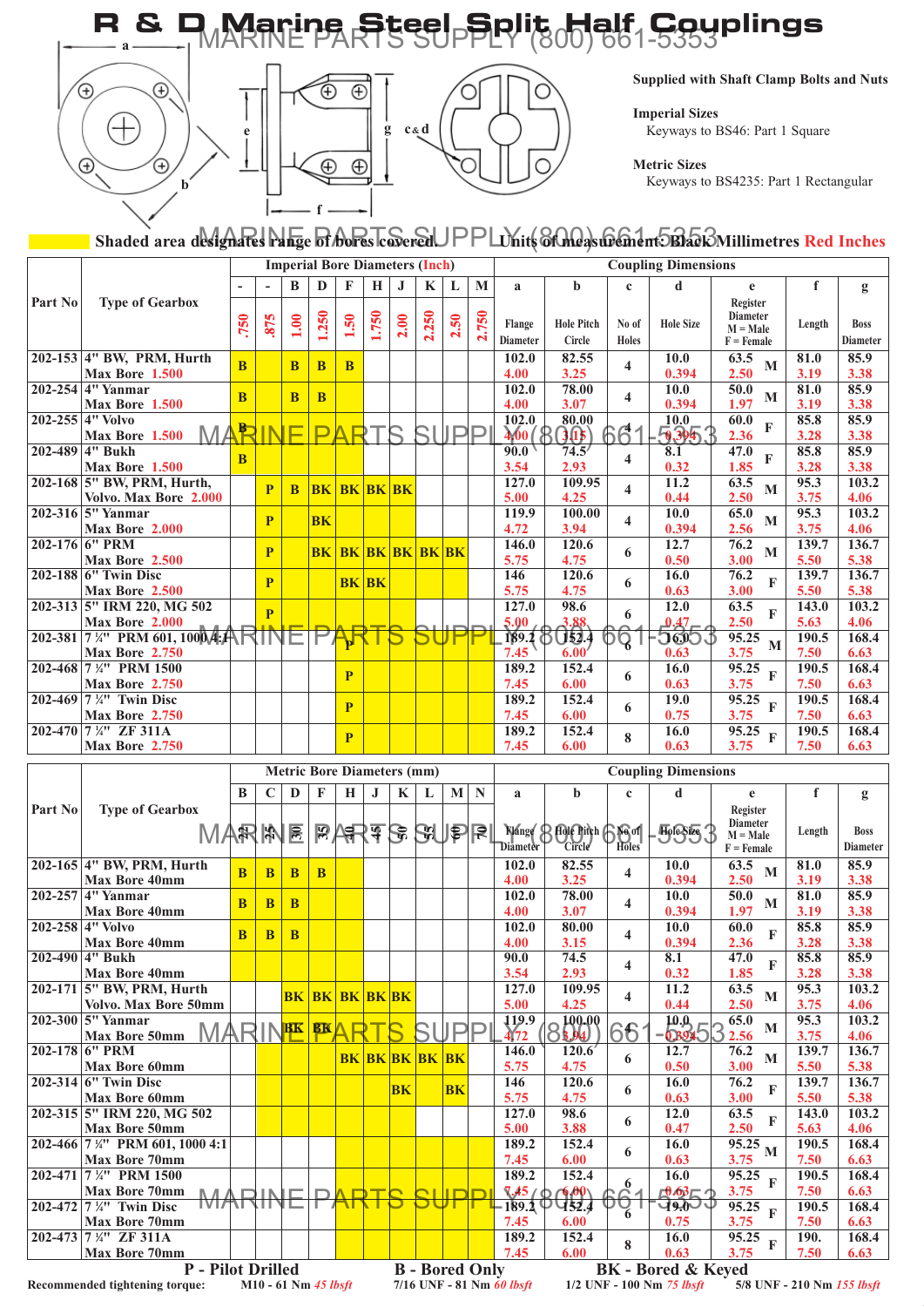## R & D Manine Gearbox Output **Flange Adaptors**

**R & D Marine can provide an adaptor for most gearboxes to allow the fitting of a flexible coupling from their extensive range. If the gearbox fitting you require is not listed please contact R & D Marine.**



| Gearbox                              | Gearbox         | Coupling                                  | <b>Maximum HP</b>     |                 | <b>Effective length</b>                |          | R & D Marine             | <b>Effective length</b> |             |
|--------------------------------------|-----------------|-------------------------------------------|-----------------------|-----------------|----------------------------------------|----------|--------------------------|-------------------------|-------------|
|                                      | <b>Register</b> |                                           | of Coupling           |                 | of Coupling                            |          | Reference                | of Adaptor              |             |
|                                      |                 |                                           | kW                    | HP              | Mm                                     | Inch     |                          | Mm                      | <b>Inch</b> |
| B/W, PRM, ZF-Hurth, Twin Disc, Volvo |                 |                                           |                       |                 |                                        |          |                          |                         |             |
| 4" to 5"                             |                 | Femate   $\sqrt{210}$ =02 $\theta$ $\Box$ | 1492                  | <b>120</b>      | $\frac{52.4}{45.4}802.06$              |          | $202$ -851 $\sqsubset$ 3 | 22.3                    | 0.88        |
| 5" to 6"                             |                 | <b>Female W 510-032</b>                   | 27.6                  | 137             |                                        |          | $202 - 411$              | 74.7                    | 2.94        |
| <b>Twin Disc</b>                     |                 |                                           |                       |                 |                                        |          |                          |                         |             |
| <b>MG 502</b>                        | Male            | 910-032                                   | 27.6                  | 37              | 55.4                                   | 2.18     | 202-148                  | 54                      | 2.13        |
| <b>MG 5075A</b>                      | Male            | 910-039                                   | 41                    | 55              | 63.3                                   | 2.49     | <b>EXP 249</b>           | 69.9                    | 2.75        |
| <b>MG 5090A</b>                      | Male            | 910-024                                   | 63.1                  | 85              | 56.7                                   | 2.23     | <b>EXP 244</b>           | 193.7                   | 7.63        |
| <b>MG 5111 SC</b>                    | Male            | 910-022                                   | 44                    | 65              | 44.5                                   | 1.75     | <b>EXP 147</b>           | 17.8                    | 0.70        |
| <b>MG 5111</b>                       | Male            | 910-022                                   | $\overline{44}$       | 65              | 44.5                                   | 1.75     | <b>EXP 193</b>           | 115.9                   | 4.56        |
| <b>MG 5114</b>                       | Male            | 910-025                                   | 20.9                  | 28              | 49.8                                   | 1.96     | <b>EXP 184-2</b>         | 45                      | 1.75        |
| <b>MG 5114A</b>                      | Male            | 910-024                                   | 63.1                  | 85              | 56.7                                   | 2.23     | <b>EXP 205</b>           | 155.7                   | 6.13        |
| <b>MG 5114A</b>                      | Male            | 910-030                                   | 89.52                 | 120             | 58.4                                   | 2.30     | <b>EXP 238</b>           | 155.7                   | 6.13        |
| <b>MG 5135A</b>                      | Male            | $-910-024$                                | 67,5                  | 85 <sub>r</sub> | 56.7                                   | 2,23     | $202 - 477$              | 62.5                    | 2.5         |
| <b>MGX 5145 SC</b>                   | $\text{Wate}$   | N 1210=023. FC                            | 20.9                  | $\overline{28}$ | <b>49.8 ST</b>                         | 11960    | <b>DEXPOSISS</b>         | 45                      | 1.75        |
| <b>MGX 5145 SC</b>                   | Male            | 910-030                                   | 89.4                  | 120             | 58.5                                   | 2.30     | <b>EXP 253</b>           | 135                     | 5.32        |
| <b>MGX 5145 SC</b>                   | Male            | 910-030                                   | 89.4                  | 120             | 58.5                                   | 2.30     | <b>EXP 260</b>           | 159                     | 6.25        |
| MG 6449                              | Male            | 910-030                                   | 89.4                  | 120             | 58.5                                   | 2.30     | <b>EXP 208</b>           | 46                      | 1.81        |
| <b>ZF-Hurth</b>                      |                 |                                           |                       |                 |                                        |          |                          |                         |             |
| <b>BW</b> 61                         | <b>Male</b>     | 910-018                                   | 29.84                 | 40              | 60.7                                   | 2.39     | <b>EXP 221</b>           | 122.0                   | 4.81        |
| <b>BW 120</b>                        | <b>Male</b>     | 910-025                                   | 20.9                  | 28              | 49.8                                   | 1.96     | <b>EXP 182</b>           | 76                      | 3.00        |
| <b>BW 195VP, 1950A</b>               | Male            | 910-035                                   | 215                   | 160             | 108.0                                  | 4.25     | <b>EXP 242</b>           | 241.3                   | 9.50        |
| 2000, 2050, 2050A                    |                 |                                           |                       |                 |                                        |          |                          |                         |             |
| <b>BW 250A</b>                       | Male            | 910-030                                   | 89.52                 | 120             | 58.4                                   | 2.30     | <b>EXP 239</b>           | 155.8                   | 6.13        |
| 255A, 255AP                          |                 |                                           |                       |                 |                                        |          |                          |                         |             |
| <b>BW 255 VP</b>                     | Male            | $\overline{9}10 - 045$                    | $FA -$                | 23D             | 108/08                                 | $4.25$ 6 | EXP 246 3                | 181                     | 7.13        |
| <b>HSW 630 A1</b>                    | Female          | $\overline{9}10 - 025$                    | $2\overline{0.9}$     | 28              | 49.8                                   | 1.96     | <b>EXP 240</b>           | 75                      | 2.96        |
| <b>ZF 2000</b>                       | <b>Male</b>     | 910-030                                   | 89.52                 | 120             | 58.4                                   | 2.30     | <b>EXP 247</b>           | $\overline{241}$        | 9.50        |
| <b>ZF 2500A</b>                      | Male            | 910-030                                   | 89.52                 | 120             | 58.4                                   | 2.30     | 202-412                  | 156                     | 6.13        |
| <b>ZF 2500A</b>                      | Male            | 910-035                                   | 215                   | 160             | 108.0                                  | 4.25     | <b>EXP 266</b>           | 150                     | 4.25        |
| <b>ZF 550A</b>                       | Male            | 910-030                                   | 89.52                 | 120             | 58.4                                   | 2.30     | <b>EXP 245</b>           | 124                     | 4.88        |
| <b>IRM 220A</b>                      | Male            | 910-032                                   | 27.6                  | 37              | 55.4                                   | 2.18     | 202-384                  | 54                      | 2.13        |
| <b>IRM 280A</b>                      | Male            | 910-039                                   | 41                    | 55              | 63.5                                   | 2.49     | 202-382                  | $\overline{97}$         | 3.82        |
| <b>IRM 280A</b>                      | Male            | 910-039                                   | 41                    | 55              | 63.5                                   | 2.49     | <b>EXP 224 R1</b>        | 25.4                    | 1.00        |
| <b>IRM 280A</b>                      | Male            | 910-039                                   | $\overline{41}$       | 55              | 63.5                                   | 2.49     | 202-387                  | 50.8                    | 2.00        |
| <b>IRM 305A</b>                      | Male            | 910-033                                   | 27.6                  | $\overline{37}$ | 55.4                                   | 2.18     | <b>EXP 234</b>           | 115                     | 4.53        |
| <b>IRM 311A</b>                      |                 |                                           | 44<br>$\bigcap$<br>J. | 55D             |                                        |          |                          | 108                     | 4.25        |
| <b>IRM 311A</b>                      |                 | $Male$ $\frac{910-039}{910-024}$          | $\frac{1}{63.1}$      |                 | $\frac{63.5}{56.7} \left(80.49\right)$ |          | 6 EXP 230 53             | 266.7                   | 10.50       |
| <b>IRM 311A</b>                      | Male            | 910-040                                   | 41                    | 55              | 63.5                                   | 2.49     | <b>EXP 243</b>           | 117.6                   | 4.65        |
| <b>IRM 311A</b>                      | Male            | 910-040                                   | 41                    | 55              | 63.5                                   | 2.49     | <b>EXP 261</b>           | 130.0                   | 5.12        |
| <b>IRM 311-PL</b>                    | Male            | 910-024                                   | 63.1                  | 85              | 56.7                                   | 2.23     | <b>EXP 227</b>           | 135                     | 5.32        |
| <b>IRM 320A</b>                      | Male            | 910-018                                   | 29.84                 | 40              | 60.7                                   | 2.39     | <b>EXP 130</b>           | 165.1                   | 6.50        |
| <b>IRM 320AL</b>                     | Male            | 910-022                                   | 44                    | 65              | 44.5                                   | 1.75     | <b>EXP 170</b>           | 106                     | 4.18        |
| <b>IRM 320A-1</b>                    | <b>Male</b>     | 910-024                                   | 63.1                  | 85              | 56.7                                   | 2.23     | <b>EXP 200</b>           | 106                     | 4.18        |
| <b>IRM 325A</b>                      | Male            | 910-024                                   | 63.1                  | 85              | 56.7                                   | 2.23     | 202-392                  | 178                     | 7.00        |
| <b>IRM 325 IV</b>                    | Male            | 910-039                                   | 41                    | $\overline{55}$ | 63.5                                   | 2.49     | 202-467                  | 111                     | 4.38        |
| <b>IRM 325 IV</b>                    | $M$ ale $\neg$  | $910 - 640$                               | 布                     | $B\!\!B\!\!P$   |                                        |          | 83.5 802.49 66202-20353  | 50.8                    | 2.00        |
| <b>IRM 325A</b>                      | <b>Male</b>     | 910-024                                   | 63.1                  | 85              | 56.7                                   | 2.23     | <b>EXP 232</b>           | 178                     | 7.00        |
| <b>IRM 350A</b>                      | Male            | 910-024                                   | 63.1                  | 85              | 56.7                                   | 2.23     | <b>EXP 177</b>           | 152.4                   | 6.00        |
| <b>IRM 350A</b>                      | Male            | 910-018                                   | 63.1                  | 40              | 60.7                                   | 2.39     | <b>EXP 207</b>           | 125                     | 4.92        |
| <b>W350A</b>                         | Male            | 910-024                                   | 63.1                  | 85              | 56.7                                   | 2.23     | 202-443                  | 130                     | 5.13        |